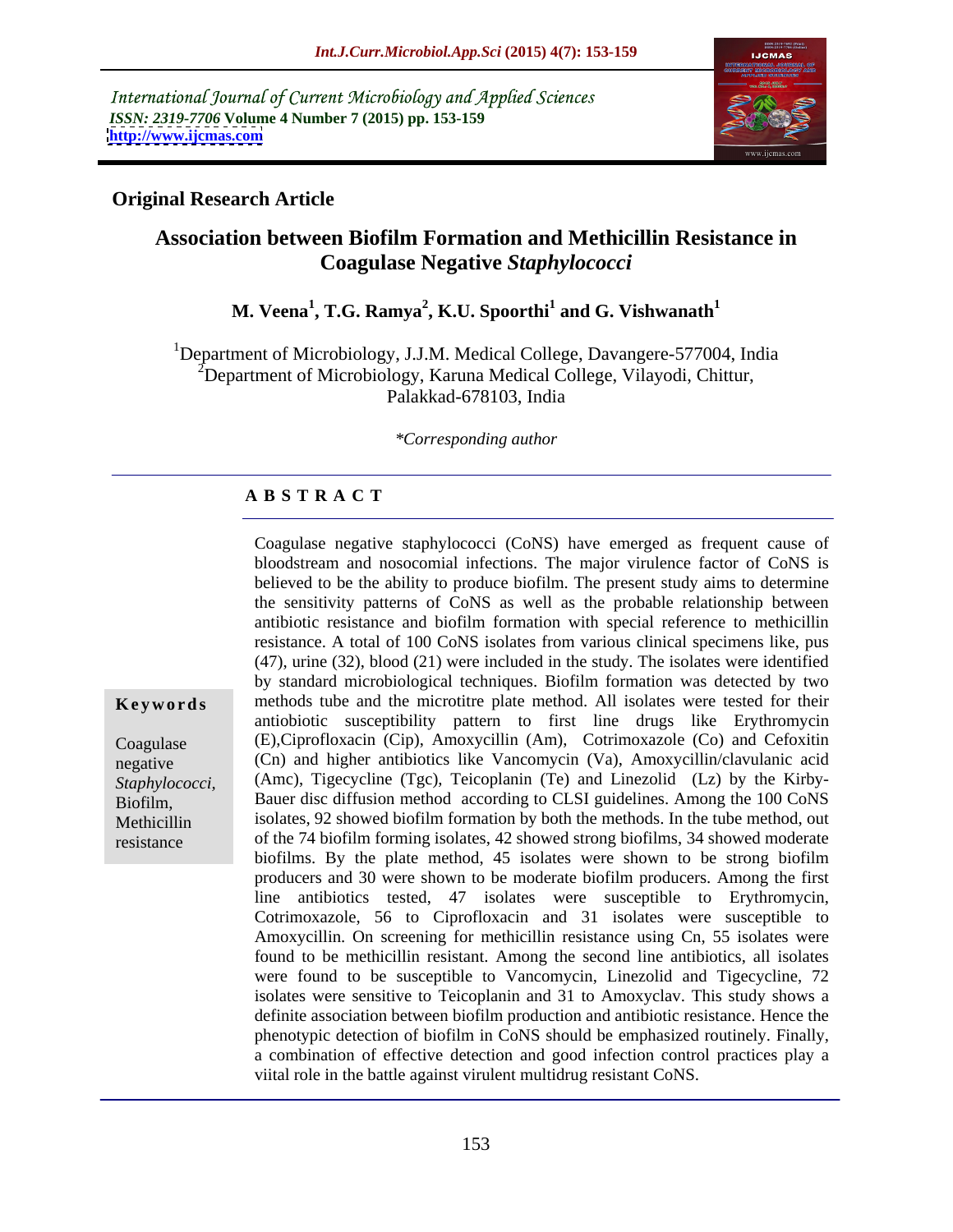generally considered to be contaminants having little clinical significance. In recent years however, these organisms have become recognized as important agents of **Materials and Methods** human disease particularly hospital acquired infections (Huebner Huebner and A total of 100 CoNS isolates from various

When clinical findings are correlated with the isolation of coagulase –negative staphylococci, Staphylococcus epidermidis is by far the most frequently recovered microscopy and standard biochemical<br>organism accounting for 50% to over 80% reactions. organism, accounting for 50% to over 80% of isolates (Oliveira and Cunha, 2010).

Virulence attributes of CoNs include ability to form biofilms, presence of fibrinogen binding protein and production of fatty acid modifying enzyme, lipases (Huebner and Goldmann, 1999). **Tube adherence method** 

The biofilm formation is mediated by Polysaccharide Intercellular Adhesin (PIA) which is a  $\beta$ -1,6 linked N-acetylglucosamine polymer responsible for cell-cell attachment

resistance to antibiotics by various methods like restricted penetration of antibiotic into biofilms, decreased growth rate and expression of resistance genes (Kim, 2001).

characteristic of hospital strains of CoNS which tend to carry many plasmids when the control strains. freshly isolated. Methicillin resistance and Vancomycin resistance have already Biofilm formation was considered positive emerged in CoNS and resistance to newer glycopeptides is not uncommon (Baird,

**Introduction** The present study was carried out to detect Coagulase negative staphylococci are from various clinical samples and to biofilm production in CoNS strains isolated correlate this virulence marker with methicillin resistance.

### **Materials and Methods**

Goldmann, 1999). clinical specimens like pus (47), urine (32) A total of 100 CoNS isolates from various and blood (21), were included in the study. The specimens were inoculated into blood agar and incubated at  $37^{\circ}$ C for 24 hours. The isolates were identified as CoNS based on microscopy and standard biochemical reactions.

### **Detection of biofilm**

Biofilm formation was studied using tube adherence and the microtitre plate method.

### **Tube adherence method**

This is a qualitative method for detection of biofilm described by Christensen *et al.* (1982) with few modifications.

(Gerke *et al.,*1998). A loop ful of test organisms was inoculated Biofilm producing organisms exhibit in test tubes. The tubes were incubated at Multiple antibiotic resistance is inverted position. The scoring for tube **Introduction**<br> **The present study over the present study was carried out to detect a maximum studies a may was carried out to detect a maximum study given the circuit study given the containing the containing the contain** in 10 mL of nutrient broth with 1% glucose in test tubes. The tubes were incubated at  $37^{\circ}$ C for 24 h. After incubation, tubes were decanted and washed with normal saline and dried. Tubes were then stained with crystal violet (0.1%). Excess stain was washed with deionized water. Tubes were dried in method was done according to the results of the control strains.

when a visible film lined the wall and the bottom of the tube. The amount of biofilm formed was scored as 1-weak/none, 2 moderate and 3-high/strong (Figure 1).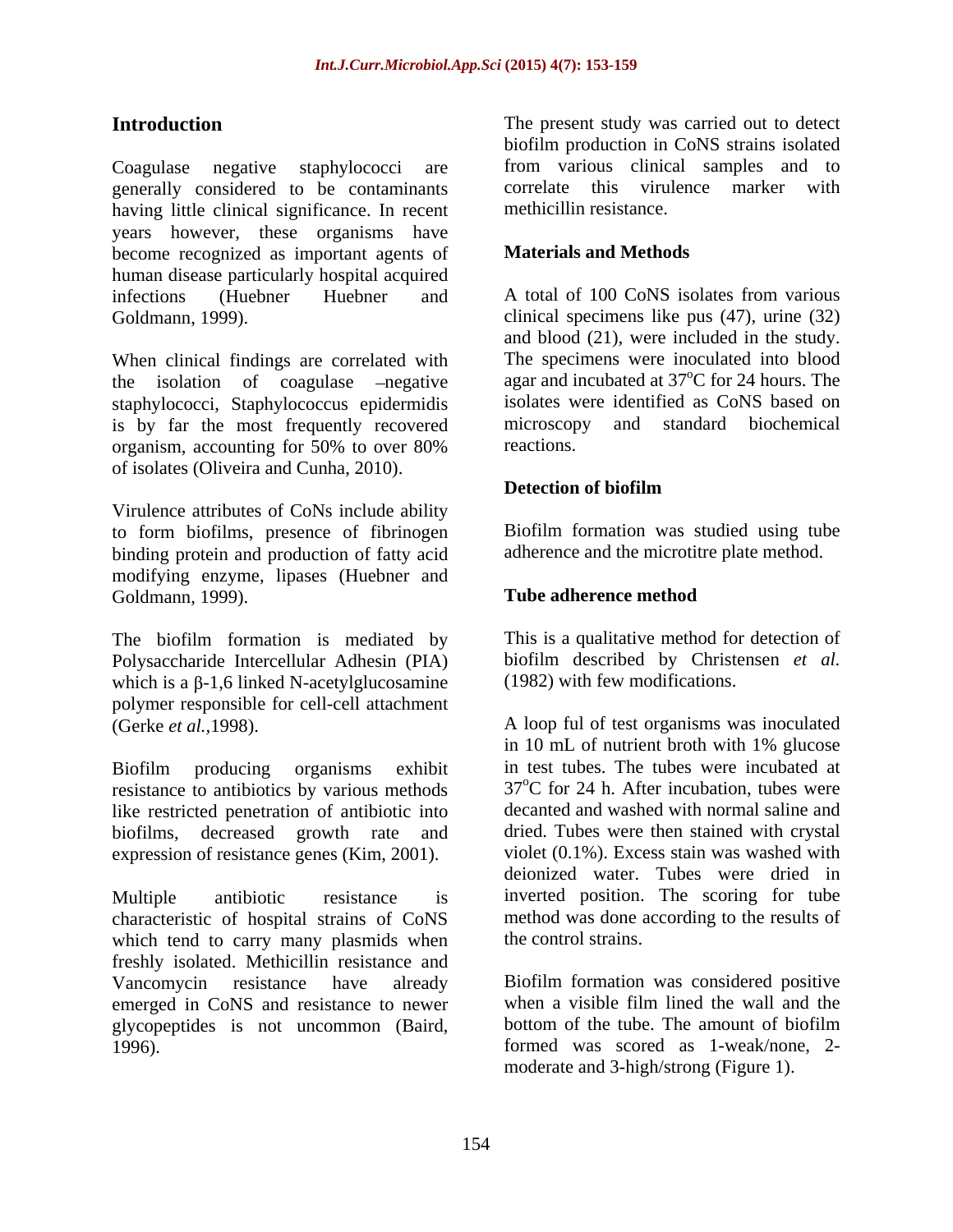polystyrene plates (TCP) proposed by method for biofilm detection (Mathur *et al.*, were tested for their antiobiotic bottom polystyrene tissue culture treated (Te) and Linezolid (Lz). plates were filled with 200 µL of the diluted cultures. The control organisms were also **Results and Discussion** incubated, diluted and added to tissue culture plate. Negative control wells contained inoculated sterile broth. The plates were incubated at 37° C for 24 h. After Among the 100 CoNs isolates, 92 showed incubation, contents of the wells were removed by gentle tapping. The wells were washed with 0.2 mL of phosphate buffer In the tube method, out of the 74 biofilm saline (pH 7.2) three times. The wells were forming isolates, 42 showed strong biofilms, stained by crystal violet (0.1%). Excess stain 34 showed moderate biofilms (Table 1). By was removed by using deionized water and the plate method, 45 isolates were shown to plates were kept for drying. be strong biofilm producers and 30 were

Optical density (OD) of stained adherent biofilm was obtained by using ELISA reader at wavelength 570 nm. The results were interpreted as follows  $>0.24$ -strong, 0.12-<br>0.24- weak and  $< 0.12$  negative (Figure 2).

For the susceptibility test, isolates were were categorized as susceptible, moderately to Amoxyclay (Table 3).

**Microtitre plate method** susceptible, and resistant, based upon The quantitative method of adherence to Clinical and Laboratory Standards Institute Christensen *et al.* (1985) was also used in gentamycin (10 µg), ampicillin (10µg), and the present study, with modifications. This vancomycin (30 µg) were used for method is considered the gold-standard antimicrobial susceptibility tests. All isolates 2006) Organisms isolated from fresh agar susceptibility pattern to first line drugs like plates were inoculated in 10 mL of nutrient Erythromycin (E), Ciprofloxacin (Cip), broth with 1% glucose. Broths were Amoxycillin (Am), Cotrimoxazole (Co) and incubated at  $37^{\circ}$  C for 24 h. The cultures Cefoxitin (Cn) and higher antibiotics like were then diluted 1:100 with fresh medium. Vancomycin (Va), Amoxycillin/clavulanic Individual wells of sterile 96 well-flat acid (Amc), Tigecycline (Tgc), Teicoplanin interpretive criteria developed by the (2012) Penicillin (10 IU), methicillin  $(5 \mu g)$ , were tested for their antiobiotic (Te) and Linezolid (Lz).

### **Results and Discussion**

### **Biofilm detection**

biofilm formation by both the methods.

shown to be moderate biofilm producers (Table 2).

### **Antibiogram**

0.24- weak and <0.12 negative (Figure 2). Among the first line antibiotics tested, 47 **Antibiotic susceptibility testing** cotrimoxazole, 56 to ciprofloxacin and 31 suspended in nutrient broth and the Cn, 55 isolates were found to be methicillin suspension was adjusted to a turbidity resistant. Among the second line antibiotics, equivalent to a 0.5 McFarland standard. The all isolates were found to be susceptible to antibiotic susceptibility test was performed Vancomycin, Linezolid and Tigecycline, 72 with the agar disk diffusion method. Isolates isolates were sensitive to Teicoplanin and 31 isolates were susceptible to erythromycin, isolates were susceptible to amoxycillin. On screening for methicillin resistance using to Amoxyclav (Table 3).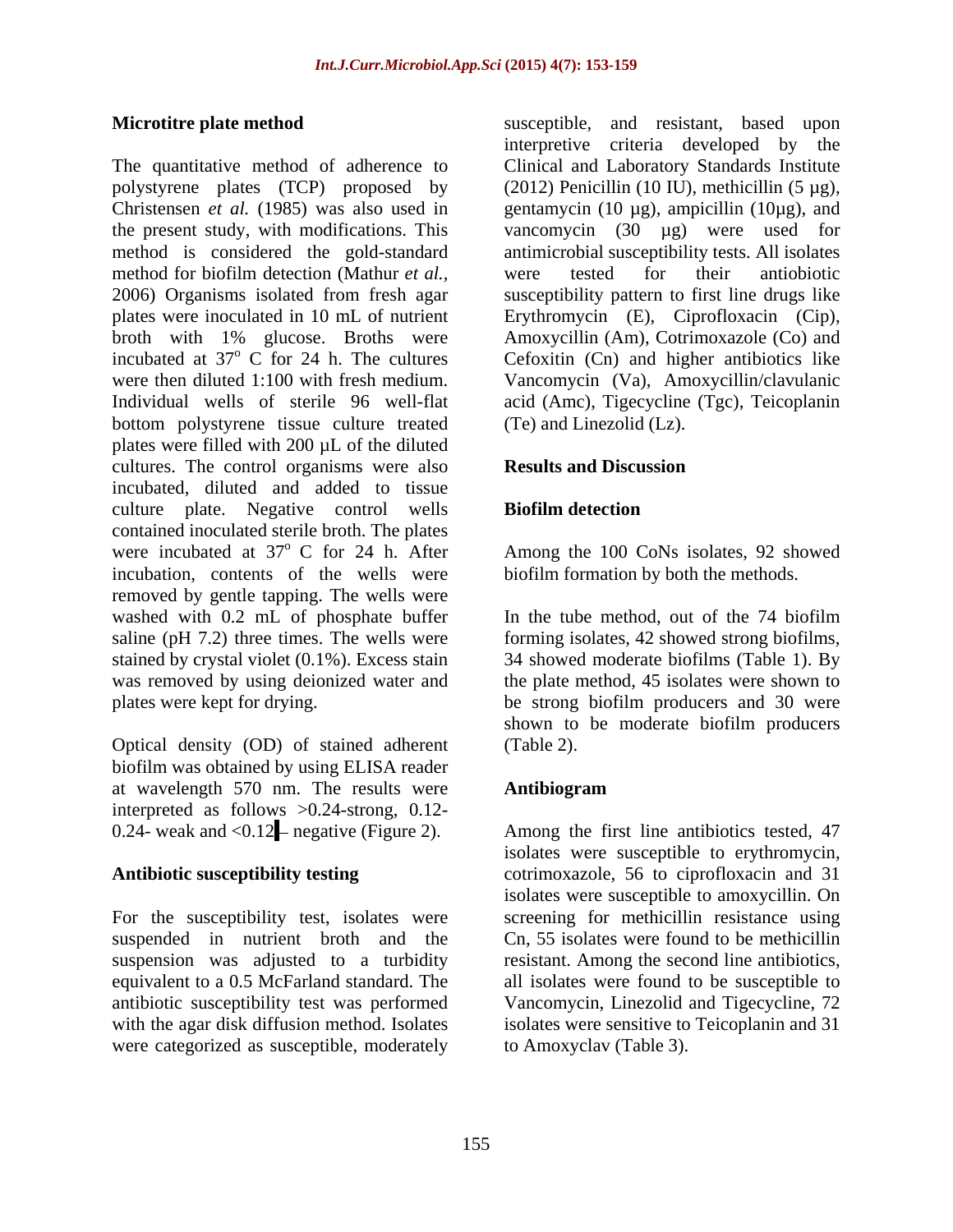### *Int.J.Curr.Microbiol.App.Sci* **(2015) 4(7): 153-159**

# **Table.1** Biofilm formation in tube method

| --- | <b>TURE METHOD</b><br>_____                                                      |  |
|-----|----------------------------------------------------------------------------------|--|
|     | ,我们也不能在这里,我们也不能不能不能不能不能不能不能不能不能不能不能不能不能不能不能不能。""我们,我们也不能不能不能不能不能不能不能不能不能不能不能不能不能 |  |
|     |                                                                                  |  |

# **Table.2** Biofilm formation in plate method

| $\mathbf{r}$                                                                                                                                                                                                                                                                                                                                                                                      | <b>LATE METHOD</b><br>_______ |                                                  |
|---------------------------------------------------------------------------------------------------------------------------------------------------------------------------------------------------------------------------------------------------------------------------------------------------------------------------------------------------------------------------------------------------|-------------------------------|--------------------------------------------------|
|                                                                                                                                                                                                                                                                                                                                                                                                   |                               |                                                  |
| $\overline{A}$ $\overline{C}$ $\overline{C}$ $\overline{C}$ $\overline{C}$ $\overline{C}$ $\overline{C}$ $\overline{C}$ $\overline{C}$ $\overline{C}$ $\overline{C}$ $\overline{C}$ $\overline{C}$ $\overline{C}$ $\overline{C}$ $\overline{C}$ $\overline{C}$ $\overline{C}$ $\overline{C}$ $\overline{C}$ $\overline{C}$ $\overline{C}$ $\overline{C}$ $\overline{C}$ $\overline{$<br>∸<br>$ -$ |                               | $\sim$ $\sim$ $\sim$<br>$\overline{\phantom{a}}$ |

## **Table.3** Antibiotic susceptibility testing

|     | Antibiotic Sensitive(S) Resistant(R) Antibiotic |          |              |              | $\left $ Sensitive(S) $\left $ Resistant(R) $\right $ |
|-----|-------------------------------------------------|----------|--------------|--------------|-------------------------------------------------------|
|     |                                                 | <u>-</u> | $\mathbf{v}$ | $100(100\%)$ |                                                       |
| Am  |                                                 |          | Amc          |              | 69                                                    |
| Cot |                                                 | J.       |              |              | 28                                                    |
| Cip |                                                 | - 44     | ப            | $100(100\%)$ |                                                       |
|     |                                                 | 55       | Tgc          | $100(100\%)$ |                                                       |

# **Figure.1** Biofilm in tube method

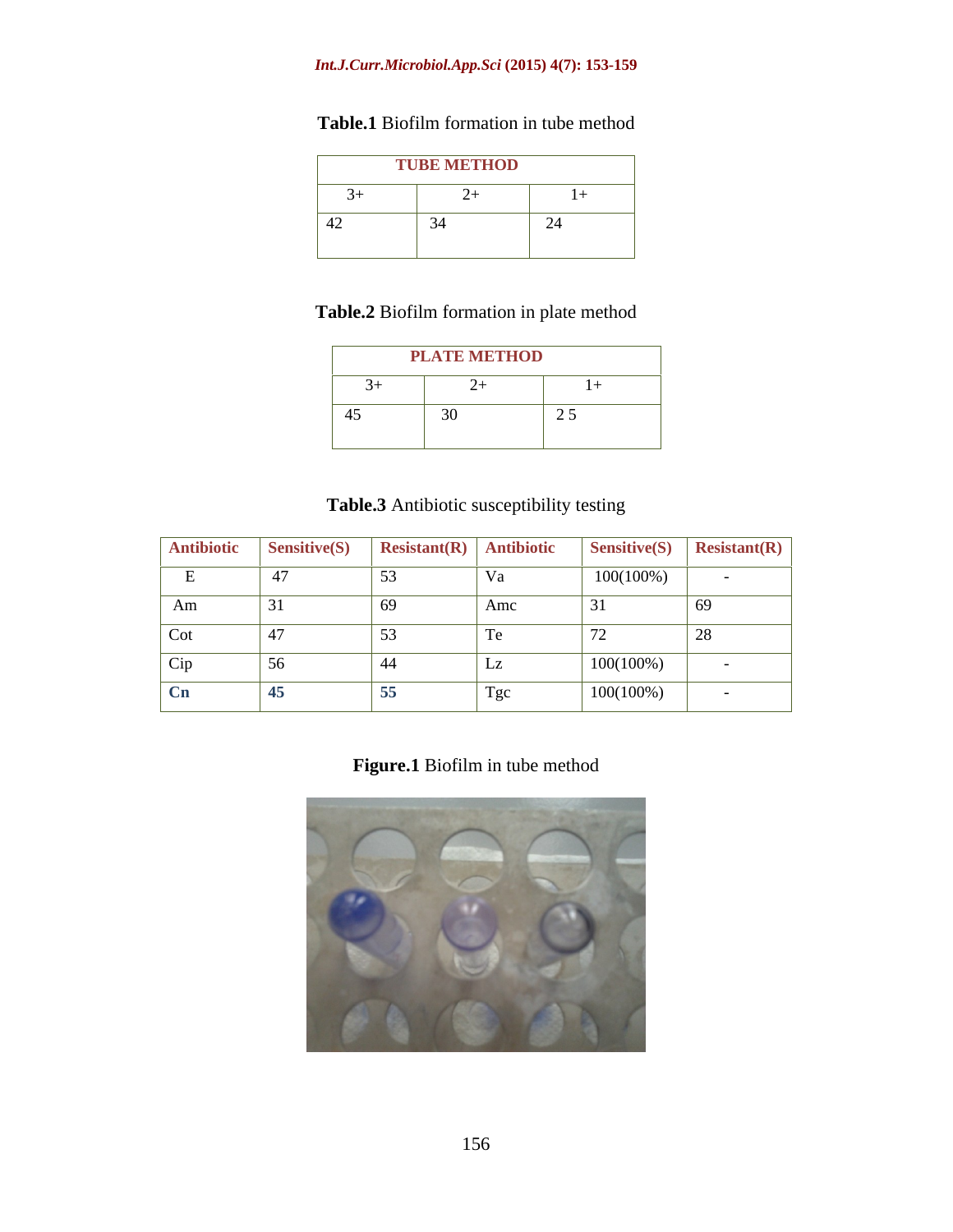**Figure.2** Biofilm in plate method



compromising the immune system of the isolates, 45 (90.38%) showed biofilm patient and contributing to the failure of antibiotic therapy, which may result in recurrent infections and the emergence of In the tube method, out of the 45 biofilm

Microorganisms growing in a biofilm are moderate biofilms. By the plate method, 30 intrinsically more resistant to antimicrobial (66.66%) isolates were shown to be strong agents than planktonic cells. High biofilm producers and 17 (37.77%) were antimicrobial concentrations are required to inactivate organisms growing in a biofilm, as antibiotic resistance can increase 1,000 both the methods. Our study results also fold (Stewart and Costerson, 2001). correlate well with Ruzicka *et al.* (2004) According to a publication by the National Institutes of Health (Research on microbial 53.7% isolates by tube method. However a biofilm, 2012), more than 80% of all higher percentage of 75 % biofilm producers

There are various methods to detect biofilm production. These include the Tube method According to Morales *et al.* (2004) and (TM) (Christensen *et al.,* 1982), Tissue Cunha *et al.* (2006) the test provides reliable Culture Plate (TCP) (Christensen *et al.,* 1985), Congo Red Agar method (CRA) (Freeman *et al.,* 1989), bio-luminescent assay (Donlan *et al.,* 2001) piezoelectric sensors (Aparna and Yadav, 2008) and

Biofilm facilitates infections by In the present study, Among the 52 CoNs formation by both the methods.

multi resistant pathogens. forming isolates, 28 (53.84%) showed infections involve biofilms. in uropathogens was reported by Baqai *et al.*  In the tube method, out of the 45 biofilm strong biofilms, 19 (36.53%) showed shown to be moderate biofilm producers. The results show fair correlation between who have reported biofilm detection in higher percentage of 75 % biofilm producers (2008).

> results for biofilm detection in CNS and is adequate for routine use.

fluorescent microscopic examination management. In the present study, results of (Zufferey *et al.,* 1988). antibiotic susceptibility tests showed multi- Antimicrobial susceptibility tests are important for deciding the appropriate drug resistance. Variability in sensitivity and resistance patterns was noted. Maximum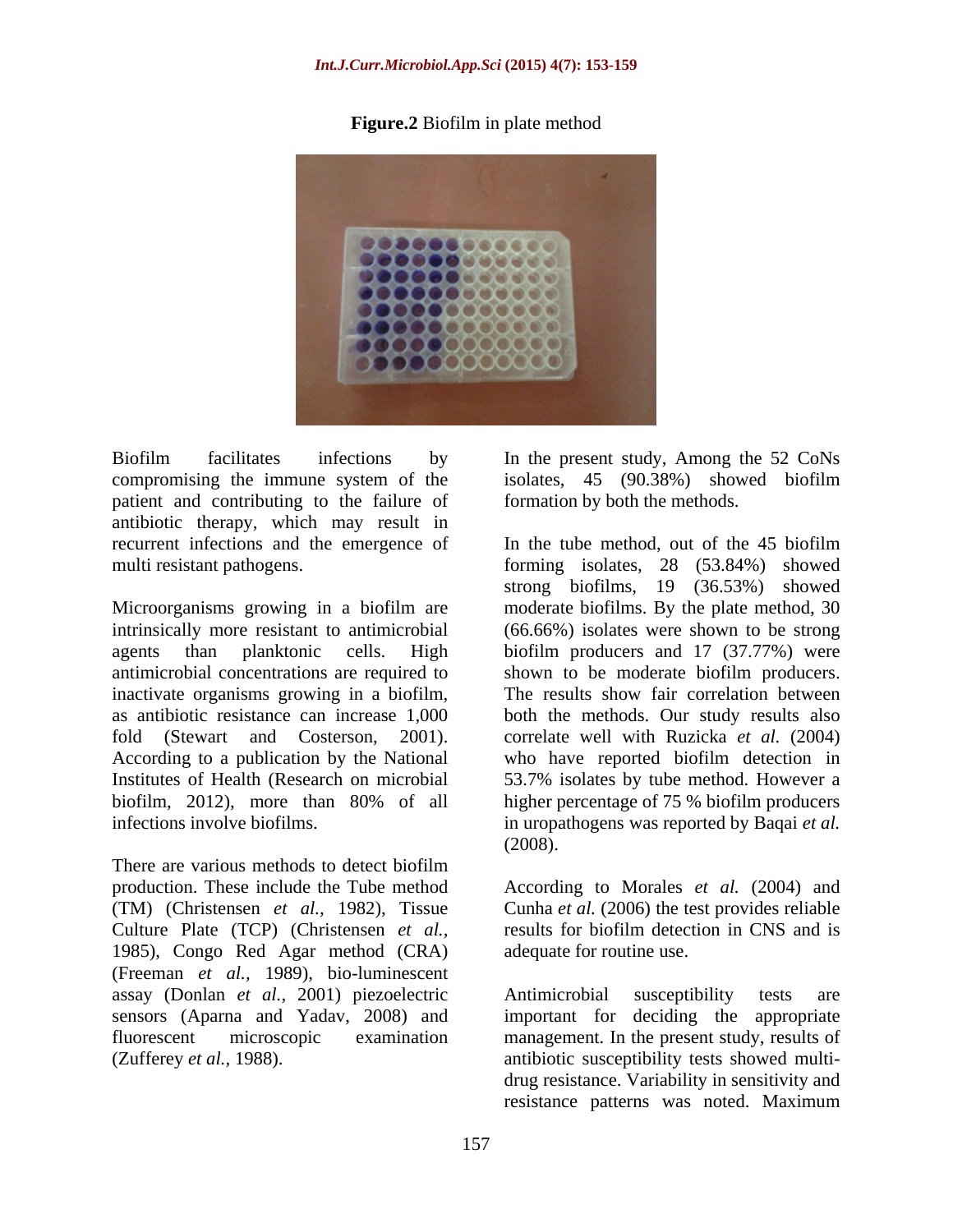resistance was observed against Amoxycillin and Amoxyclav (69%) followed by *Staphylococcus epidermidis* to smooth Cefoxitin, (55%), Erythromycin and surfaces. *Infect. Immun.*, 37: 318–326. Cotrimoxazole (53%), Ciprofloxacin (44%), Christensen, G.D., Simpson, W.A., Yonger, and Teicoplanin (28%). All isolates J.J., Baddor, L.M., Barrett, F.F., investigated in this study were susceptible to Vancomycin, Linezolid and Tigecycline. The susceptibility to vancomycin in the investigated strains emphasized its plates: a quantitative model for the importance. Davenport *et al.* (1986) had mentioned a link between the production of slime and the resistance of infection. Diaz-<br>1006. Mitoma *et al.* (1987) also found an Clinical and Laboratory Standards Institute, association between antibiotic failure and slime production. In the present study, in slime producing strains, high resistance was Twenty-second Informational determined against all antibiotics tested.

This study shows a definite association Cunha, M.L.R.S., Rugolo, L.M.S.S., Lopes, between biofilm production and antibiotic resistance. Hence the phenotypic detection factors in coagulase-negative of biofilm in CoNS should be emphasized routinely. Finally, a combination of effective detection and good infection control 668. practices play a vital role in the battle Davenport, D.S., Massanari, R.M., Pfaller, against virulent multidrug resistant CoNS.

- Aparna, M.S., Yadav, S. 2008. Biofilms: microbes and disease. *Braz. J. Infect.*
- Baird, D. 1996. *Staphylococcus*: Cluster Collee, J.G., Fraser, A.G., Marimon, B.P., Simmons, A. (Eds). Mackie and microbiology, 14th edn. Churchill
- Baqai, R., Aziz, M., Rasool, G. 2008. Urinary tract infection in diabetic uropathogens. *Infect. Dis. J. Pak.,*
- Christensen, G.D., Bisno, A.L., Simpsom, W.A., Beachey, E.H. 1982. Adherence

of slime producing strains of

- Melton, D.M., Beachey, E.H. 1985. Adherence of coagulase-negative staphylococci to plastic tissue culture adherence of staphylococci to medical devices. *J. Clin. Microbiol.,* 22: 996 1006.
- 2012. Performance standards for antimicrobial susceptibility testing. Twenty-second Informational Supplement. Document M100- S22. Clin. Lab. Stand. Inst, Wayne, PA.
- C.A.M. 2006. Study of virulence factors in coagulase-negative staphylococci isolated from newborns. *Mem. Inst. Oswaldo Cruz.,* 101: 661 668.
- **References** test for slime production as a marker M.A., Bale, M.J., Streed, S.A., Hierholzer, W.J. 1986. Usefulness of a for clinically significant infections with coagulase negative *Staphylococci*. *J. Infect. Dis.,* 153: 332–339.
	- *Dis.,* 12(6): 526 30. Diaz-Mitoma, F.G., Harding, G.K.M., forming gram positive cocci. In: 1987. Clinical significance of a test for<br>
	College LG Fraser A.G Meriman slime production in McCartney, practical medical with coagulase negative *Staphylococci*. Hoban, D.J., Roberts, R.S., Low, D.E. 1987. Clinical significance of a test for slime production in ventriculoperitoneal shunts infections *J. Infect. Dis.,* 156: 555–560.
	- Livingstone. Pp. 245 61. Donlan, R.M., Murga, R., Bell, M., *et al.* patients and biofilm formation of attached to central venous catheters. J. 2001. Protocol for detection of biofilms on needleless connectors attached to central venous catheters. *J. Clin. Microbiol.,* 39: 750–3.
	- 17(1): 7–9. **Example 17(1): 7–9.** Freeman, J., Falkiner, F.R., Keane, C.T. 1989. New method for detecting slime production by coagulase negative